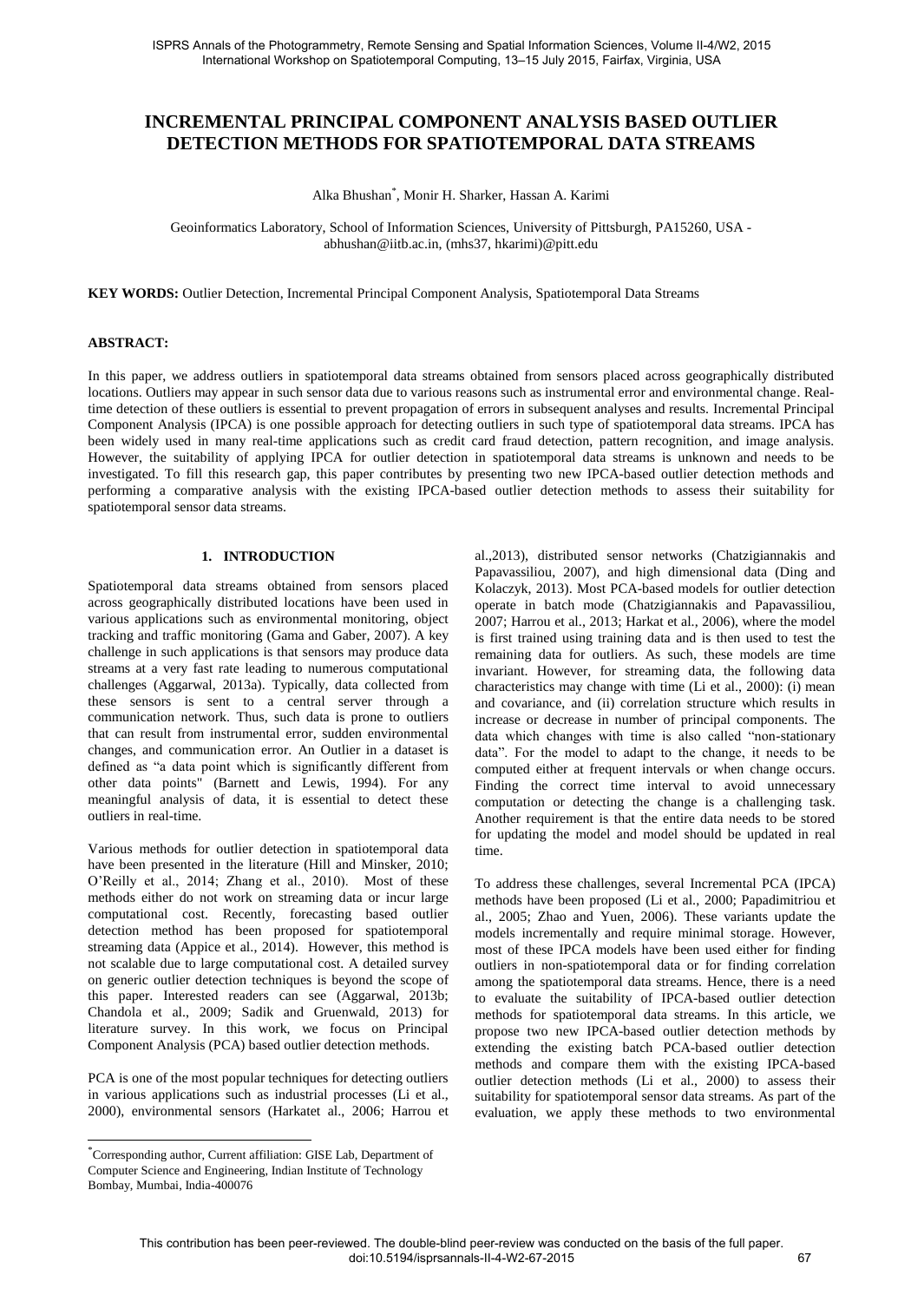datasets each consisting of a set of geographically distributed sensors. We introduce various point outliers in these datasets and compare the performances of the methods in terms of rate of correct outlier detection as well as false alarm (wrongly identified outliers) rates. The time complexity of these methods is also analysed. Based on these comparisons, an appropriate IPCA method is recommended for detecting outliers in spatiotemporal datasets.

The rest of the paper is structured as follows. Section 2 describes PCA and IPCA methods. Section 3 discusses outlier detection methods based on PCA. Problem definition, the proposed methods and comparative framework are described in Section 4. Section 5 discusses the comparison experiments and the results. Conclusions are presented in Section 6.

#### **2. PCA AND INCREMENTAL PCA METHODS**

## **2.1 PCA**

PCA is a statistical multivariate analysis technique which captures the correlation among variables and represents the data into a new set of few variables capturing the maximum variance. These variables are denoted as principal components (PCs) and each PC is a linear combination of original variables (Jolliffe, 2002). The vector of coefficients of this linear combination defines the corresponding principal direction. PCA can be formulated as an optimization problem which minimizes the reconstruction error as:

$$
\min_{P \in \mathfrak{R}^{n \times k}, \|P\| = 1} \sum_{i=1}^{t} \| (x_i - \mu) - P P^T (x_i - \mu) \|^2
$$
 (1)

where  $x_i \in \mathbb{R}^n$  is a vector of measurements at time *i*, *t* is number of time points for which data is currently available,  $P \in \mathbb{R}^{n \times k}$  is a matrix with its columns being the principal directions,  $k$  is the number of PCs, and  $\mu$  is the mean vector of the data.

The data characteristics such as mean and correlation structure change with time due to the change in the environment. In such cases, principal directions and hence PCs need to be updated to adapt to the change in real time. Two popular updating methods are:

- *Batch mode:* PCs are updated at either fixed time interval or when change is detected. This method requires: (a) storage of past data and (b) identification of a correct interval size at which such updates are performed.
- *Incremental mode:* PCs are updated at each time instance. Unlike the batch methods, these methods do not require storage of the past data or determination of the interval size. As a result, this method is fast and preferred for streaming data. This method is denoted as Incremental PCA (IPCA) method.

In this article, we focus on Incremental PCA as described below.

#### **2.2 Incremental PCA Methods**

Various incremental methods for computing PCs, when all the data is not simultaneously available, have been proposed (Li et al., 2000; Li, 2004; Zhao and Yuen, 2006; Weng et al., 2003;

Papadimitriou et al., 2005). These can be categorized as covariance based and covariance free methods, and are summarized next.

**2.2.1 Covariance Based Method:** In this method, PCs are updated at each time instance using updated covariance matrix. There are two approaches in using covariance matrix. In the first approach, data covariance matrix is used where initial covariance matrix is computed using training data (Li et al., 2000) and then it is updated at each time instance using current data sample. Then the updated covariance matrix is used in computing new PCs. A number of methods for detecting the number of PCs  $(k)$  have been proposed (Li et al., 2000). The most popular method is cumulative percent variance (CPV) which measures the percent of variance captured by the  $k$  PCs corresponding to  $k$  largest eigen values. Efficient methods, such as Lanczos method (Golub and Van Loan, 1996), can be used for computing high PCs. High PCs and their respective eigen values are sufficient for detecting outliers (Li et al., 2000). The time complexity of Lanczos-based method is  $O(n^2q)$ , where n is the number of sensors,  $q$  is the dimension of lanczos matrix and  $q \ll n$ . In this approach, previous PCs are not used in computing new PCs.

In the second approach (Halla et al., 2002; Li, 2004), previous PCs and current data sample are used in computing a reduced covariance matrix, which in turn is used in computing new PCs. The advantage of this approach is that the size of covariance matrix is much smaller than the dimension of the data since only a few PCs are used. However, the main drawback with this approach is that the number of PCs always remains same and thus it cannot deal with the change in correlation structure of the data.

We use the first approach for our comparison and denote it as COV.

**2.2.2 Covariance Free Method:** A covariance free method has been proposed for computing PCs incrementally (Papadimitriou et al., 2005; Weng et al., 2003). This method updates the number of PCs as well as the principal directions guaranteeing that reconstruction error is predictably small.

We use the approach given in (Papadimitriou et al., 2005) for our comparison and denote it as COVF. The time complexity of this method is  $O(nk)$ , where k is the number of PCs selected for PCA.

## **3. OUTLIER DETECTION**

PCA-based methods to find outliers can be broadly categorised into statistics-based methods and oversampling methods.

## **3.1 Statistics-Based Methods**

Statistics-based methods have been widely applied in detecting outliers in environmental data (Harkat et al., 2006; Harrou et al., 2013) and process monitoring (Li et al., 2000). The most popular statistics are:

(a) Q-statistic: It is also known as squared prediction error or squared reconstruction error (SRE). It measures the amount of variance not captured by the current PC model for the current (at time  $t$ ) sample  $x_t$  and is computed as: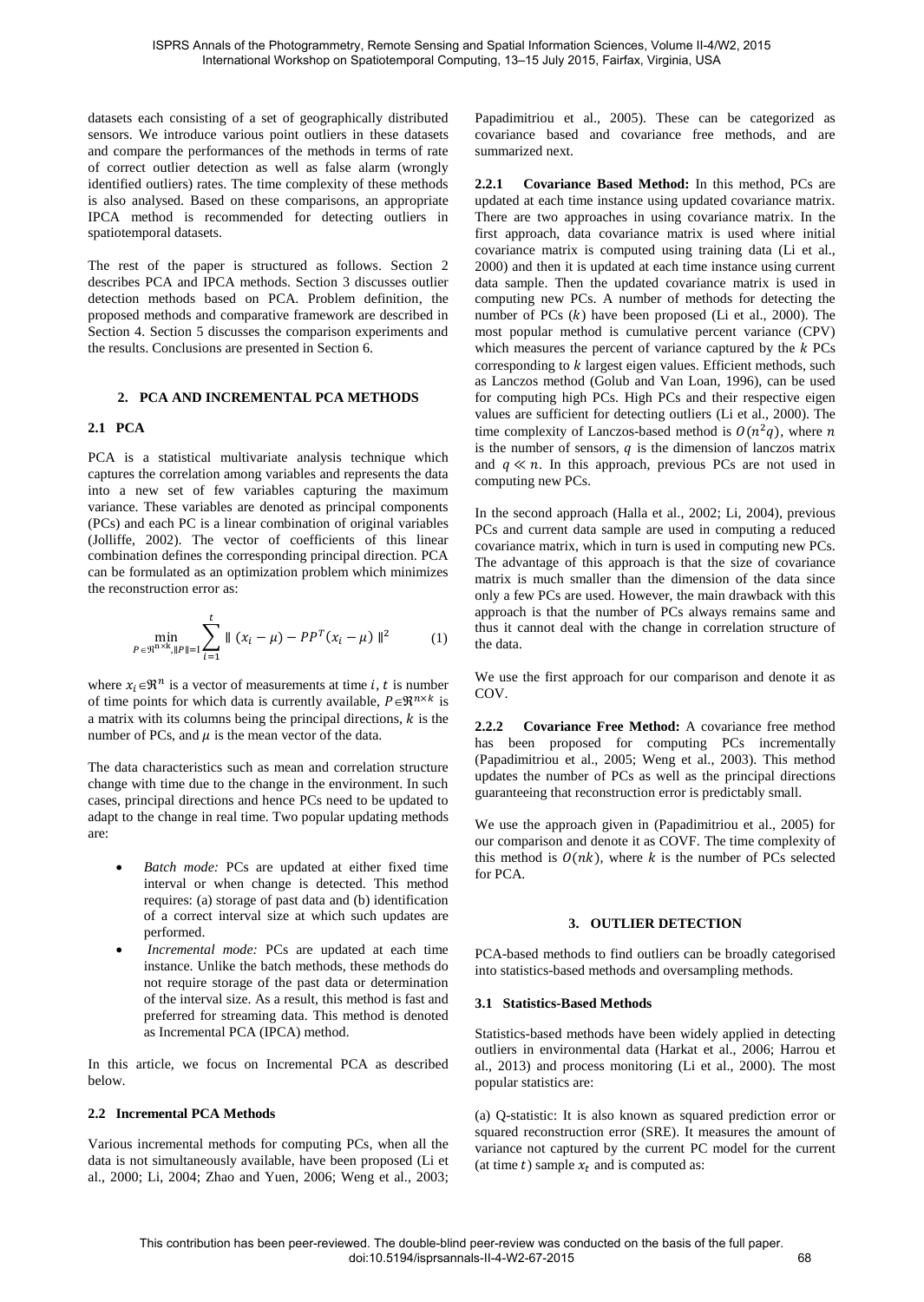$$
Q_t = x_t^T (I - P_{t-1} P_{t-1}^T) x_t
$$
 (2)

where  $P_{t-1} \in \mathbb{R}^{n \times k}$  is a matrix of principal directions corresponding to  $k$  high PCs at time  $t - 1$ . The sample's Qstatistic is computed using the previous PCs and is compared to a threshold value (Li et al., 2000). This threshold is obtained analytically based on the distribution of the Q-statistic. If the error is above this threshold, then the current sample is considered as an outlier and is reported for further investigation.

A threshold on SRE can also be computed using mean of previous SRE values (Chatzigiannakis and Papavassiliou, 2007). We label this method as SRE method.

(b)  $T^2$  Statistic: It is used to measure the variance captured in the current model and is defined as:

$$
T_t^2 = x_t^T P_{t-1} \Lambda_{t-1}^{-1} P_{t-1}^T x_t \tag{3}
$$

where  $\Lambda_{t-1} = diag(\lambda_1, \lambda_2, ..., \lambda_k)$  is the diagonal matrix of the *k* largest eigen values at time  $t - 1$ . Computation of this statistic also needs updated eigen values.  $T^2$  statistic has a chisquared distribution with  $k$  degrees of freedom. The threshold value of  $T^2$  statistic is  $\chi^2_{\beta}(k)$  for a given level of significance  $\beta$ . A sample is considered to be an outlier if the value of  $T^2$ statistic is more than the threshold value.

For our comparison to be presented later on, we use Q-statistic for the COV method (denoted as COV-Q) as given in (Li et al., 2000) and the SRE method for COVF method (denoted as COVF-SRE). To our knowledge, SRE method has been used with batch PCA only (Chatzigiannakis and Papavassiliou, 2007); not in incremental mode.

#### **3.2 Oversampling**

In the oversampling method (Lee et al., 2013), the current sample is replicated many times and oversampled PCA is applied on all replicated data. The idea is to amplify the effect of an outlier by replicating the sample many times and then measure the variation in the first PC. This would make it easier to find outlier even for a large data set, but this method has not been proposed for IPCA.

For our comparison, we modify the method to make it suitable for IPCA and use this method along with COVF for outlier detection. This method is denoted as COVF-Oversamp.

## **4. PROBLEM DEFINITION AND METHOD**

In this article, we consider point outliers which are spikes in the sensor values at discrete points of time. The problem is defined as follows: given a collection of temporal streams obtained from a set of n sensors, placed across various geographical locations, the objective is to monitor the series and detect point outliers in real-time, i.e., upon arrival of data.

We consider our dataset outliers free and insert various point outliers in the dataset. This will help us to know the places of point outliers. To compare the COV-Q, COVF-SRE and COVF-Oversamp methods, we use the following steps for each method:

- 1. Compute data mean, PCs, number of PCs  $(k)$ , and threshold value for outlier detection using the first  $n + 1$  data samples. For COV-Q, compute eigen values as well.
- 2. For each sample  $x_t = [x_{t1} \ x_{t2} \ ... \ x_{tn}]^T$  that arrives at time  $t > n + 1$ 
	- a. Subtract mean value from  $x_t$ <br>b. Compute SRE for COV-O a
	- Compute SRE for COV-Q and COVF-SRE, and variation between oversampled PC and first PC for COV-Oversamp.
	- c. If the value is above a threshold, report for outlier and assign the original value to  $x_t$
	- d. Update the mean value, PCs,  $k$  and threshold value.

For time varying data, it is important to ignore the old data to capture the most recent behaviour. In step d above, while updating the mean, an exponential forgetting factor  $\lambda$  with  $0 < \lambda < \frac{t-1}{t} < 1$  can be used (Li et al., 2000; Papadimitriou et al., 2005). It can also be considered as a tuning parameter which depends on how fast the system changes.



Figure 1: Measurements and mean of AQI data



Figure 2. Measurements and mean of chlorine data Figure 2: Measurements and mean of chlorine data (blue: sensor 1, red: sensor 2, green: sensor 3)

For our experiments, we tried different values of  $\lambda$  and set  $\lambda =$ 0.9 which resulted in the smallest average reconstruction error for each method.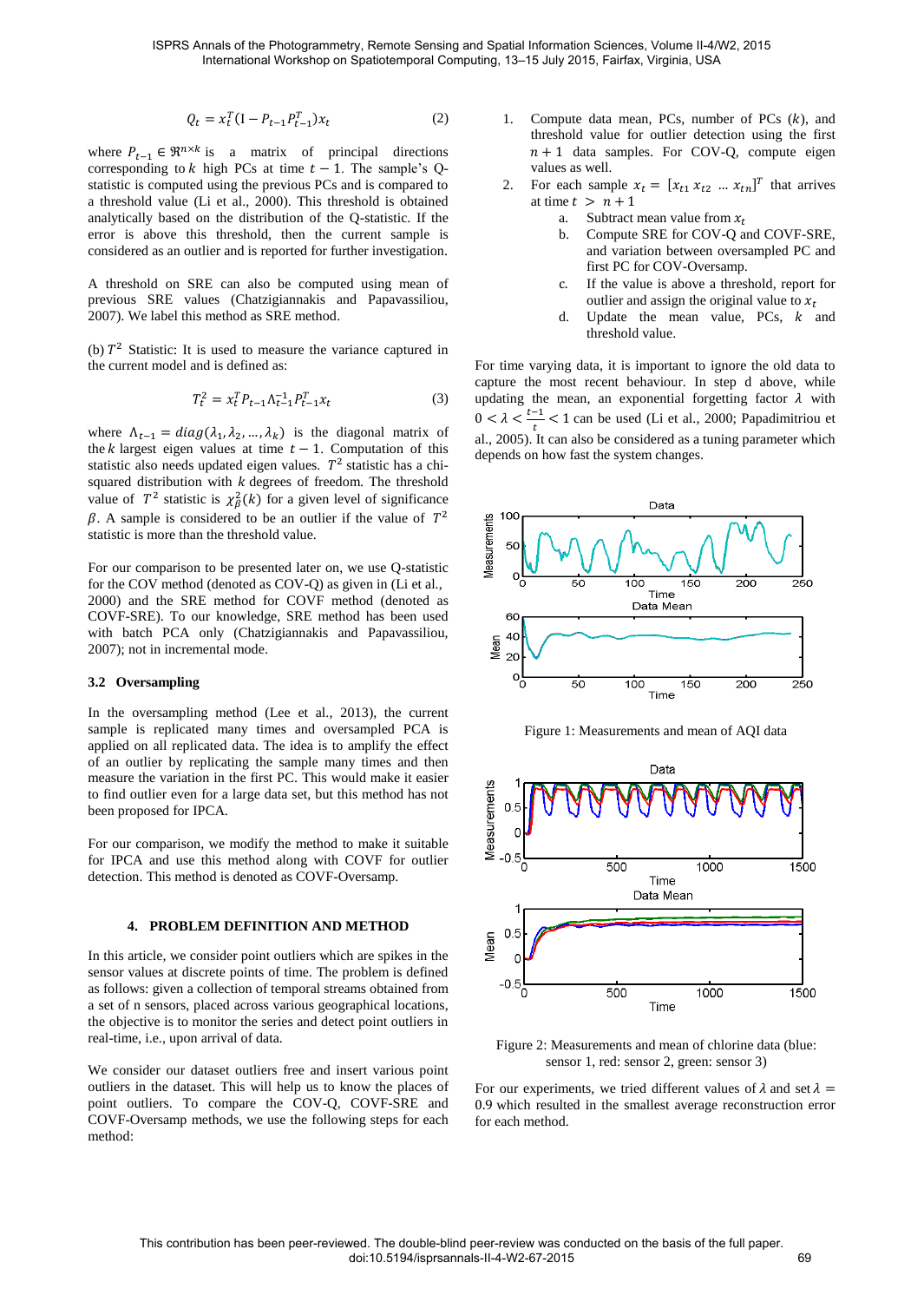## **5. EXPERIMENTS**

Since COV method given in (Liet al., 2000) and COVF method in (Papadimitriou et al., 2005) have not been compared before, first we compare them based on number of PCs required in each method, reconstructed values, and reconstruction error obtained from each method. Then, outlier detection methods are compared.

## **5.1 Datasets**

We used the air quality index (AQI) dataset which is publicly available from central Environmental Protection Agency (EPA) repository in USA (EPA, 2011). EPA has placed sensors to measure pollutants across locations all over USA. The data is collected on hourly basis. Each sensor measures air pollutants at regular intervals and sends the measurement to the central data repository. AQI measures the quality of air which is computed based on the quantity of pollutants measured at each location at each given instance. From amongst 3000 sensors, 81 sensors from one geographically chosen area are selected for the experiments. The data and its mean are shown in Figure 1. In this figure, time is on the x-axis and values corresponding to all sensors are on the y-axis.

We also used the chlorine dataset presented in (Papadimitriou et al., 2005) which contains chlorine concentration level across 166 junctions tracking the flow of water at each pipe in a network. The dataset contains 4310 timestamps collected over 15 days at 5 minutes interval. The data is periodic and has slight phase shift due to the time taken for fresh water to flow down the pipes from reservoirs. The data and its mean from first 3 sensors are shown in Figure 2.

#### **5.2 Results on AQI Data**

**5.2.1 Comparison of Both the Methods:** Both COV and COVF methods require one PC each for representing the data. The average of squared reconstruction error using both the methods is same, i.e., 0.488. In Figure 3, the original values centred at mean are shown in the first plot and reconstructed values using COV and COVF methods are shown in next plots. From the figure, it can be seen that the reconstructed values match the original measurements quite well.



Figure 3: Reconstructed values and original measurements: AQI data

**5.2.2 Comparison of Outlier Detection Methods:** It is assumed that the data does not have any outliers. To set thresholds and compute initial PCs for different methods, the dataset was divided into training and test sets. The first 82 values from time point 1 to 82 are considered as training data set and the rest of 158 values are considered as testing dataset. In the testing data set, outliers were randomly introduced at 10% of the points in randomly chosen sensors. Further, the magnitudes of the outliers were randomly chosen to be between 0.1-0.2 of the corresponding sensor values. This resulted in a total of 16 outliers. Outlier detection results from the three methods are shown in Table 1. From the results, it can be seen that all outliers have been detected by COV-Q and COV-SRE. However, COV-SRE detects smaller number of false alarm instances than COV-Q.

| Methods         | <b>Correct Detection</b> | False Alarm |
|-----------------|--------------------------|-------------|
|                 | Instances                | Instances   |
| COV-O           | 16                       | 43          |
| <b>COVF-SRE</b> | 16                       | 24          |
| COVF-           | 15                       | 26          |
| ) versamp       |                          |             |

Table 1: Outlier detection results: AQI data

#### **5.3 Results on Chlorine Data**

**5.3.1 Comparison between Methods:** As seen in Figure 2, chlorine data has slight phase shift in the measurements of each sensor. For this, a slightly different implementation of COVF method is used for training the initial model than the one used for the AQI data. Here, since COVF updates the vectors at each time instance and mean of the data is periodic using forgetting factor 0.9, we update the training model in every iteration by using the updated mean in every training instance. Initially, the COV method requires the number of PCs to be between 3-5 and this number then fluctuates between 2-3 while the COVF method requires 6 PCs throughout the process. The average of SRE using both methods is same, which is 0.004203. The original values centred at mean are shown in the first plot and the reconstructed values obtained from COV and COVF are shown in next plots in Figure 4. From the figure, it can be seen that the reconstructed values match the original measurements quite well.

| Methods       | Correct detection | False<br>alarm |
|---------------|-------------------|----------------|
|               | instances         | instances      |
| $Cov-O$       | 244               | 313            |
| CovF-SRE      | 330               | 349            |
| CovF-Oversamp |                   | 79             |





Figure 4: Reconstructed values and original measurements: chlorine data (blue: sensor 1, red: sensor 2)

**Comparison of Outlier Detection Methods:** Similar to the previous dataset, it is assumed that the data does not have any